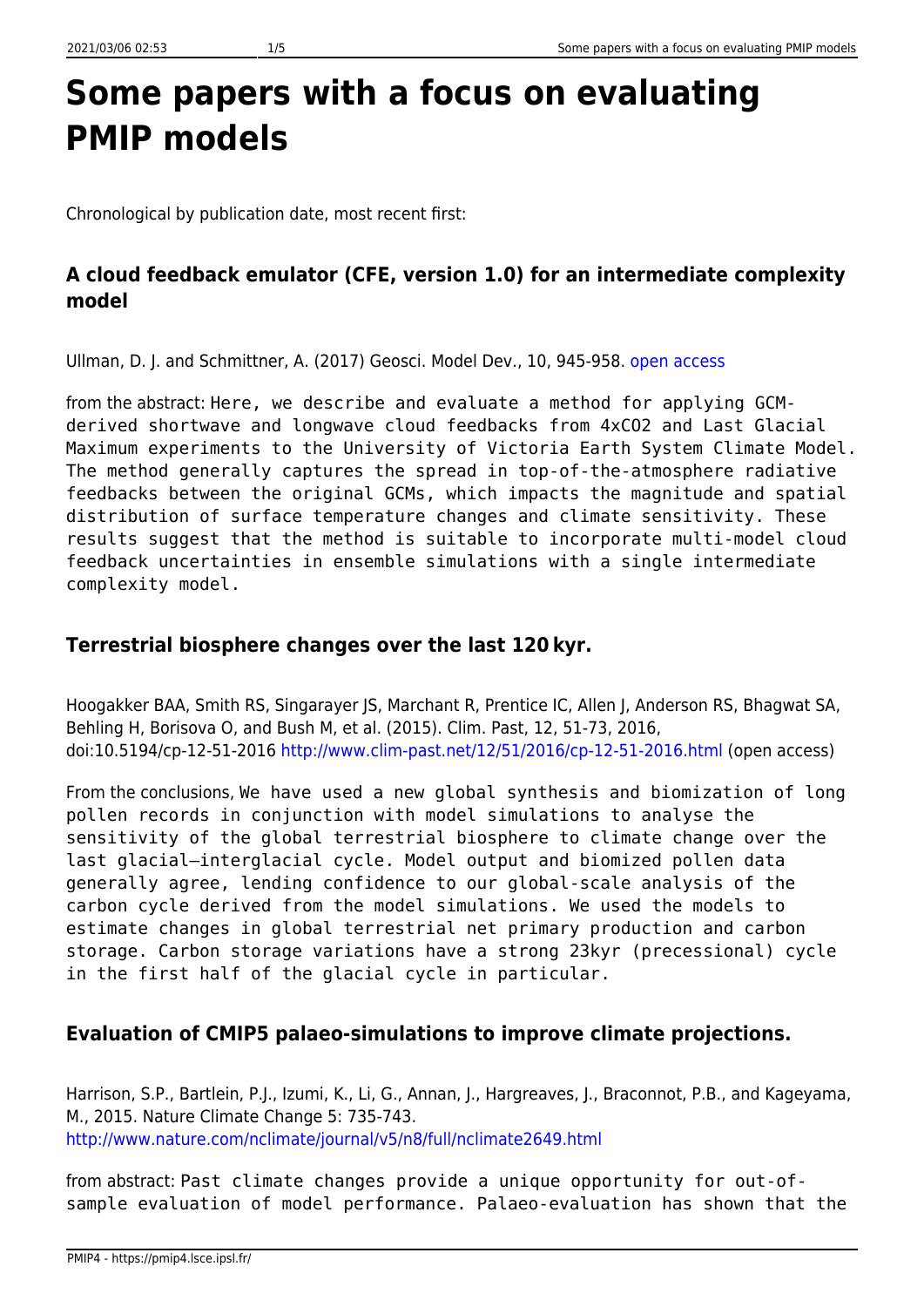large-scale changes seen in twenty-first-century projections, including enhanced land–sea temperature contrast, latitudinal amplification, changes in temperature seasonality and scaling of precipitation with temperature, are likely to be realistic. Although models generally simulate changes in largescale circulation sufficiently well to shift regional climates in the right direction, they often do not predict the correct magnitude of these changes. Differences in performance are only weakly related to modern-day biases or climate sensitivity, and more sophisticated models [within the CMIP model ensembles] are not better at simulating climate changes. Although models correctly capture the broad patterns of climate change, improvements are required to produce reliable regional projections.

#### **Glacial Atlantic overturning increased by wind stress in climate models**

Juan Muglia and Andreas Schmittner, 2015, Geophys. Res. Lett., 42, doi:10.1002/2015GL064583, <http://people.oregonstate.edu/~schmita2/pdf/M/muglia15grl.pdf>

excerpts from conclusions: Since LGM wind stress, closure of Bering Strait [Hu et al., 2010], and increased tidal mixing [Schmittner et al., 2015] all tend to increase the strength and depth of the AMOC, a countering effect has to be invoked to reproduce observations of a weaker and shallower overturning during the LGM." … "It will be an important task for future work to resolve the apparent inconsistency between PMIP models' LGM circulation and reconstructions.This inconsistency casts doubt on future AMOC projections with these models [e.g., Weaver et al., 2012]. One possible explanation may be that not all PMIP3 models were in equilibrium [Zhang et al., 2013].

#### **Model benchmarking with glacial and mid-Holocene climates.**

Harrison, S.P., Bartlein, P.J., Brewer, S., Prentice, I.C., Boyd, M., Hessler, I., Holmgren, K., Izumi, K., and Willis, K., 2013. Climate Dynamics 43: 671-688. DOI 1007/s00382-013-1922-6, <http://link.springer.com/article/10.1007%2Fs00382-013-1922-6>

We present a comprehensive evaluation of state-of-the-art models against Last Glacial Maximum and mid-Holocene climates, using reconstructions of land and ocean climates and simulations. Newer models do not perform better than earlier versions despite higher resolution and complexity. Differences in climate sensitivity only weakly account for differences in model performance. In the glacial, models consistently underestimate land cooling (especially in winter) and overestimate ocean surface cooling (especially in the tropics). In the mid-Holocene, models generally underestimate the precipitation increase in the northern monsoon regions, and overestimate summer warming in central Eurasia. Models generally capture large-scale gradients of climate change but have more limited ability to reproduce spatial patterns. Despite these common biases, some models perform better than others.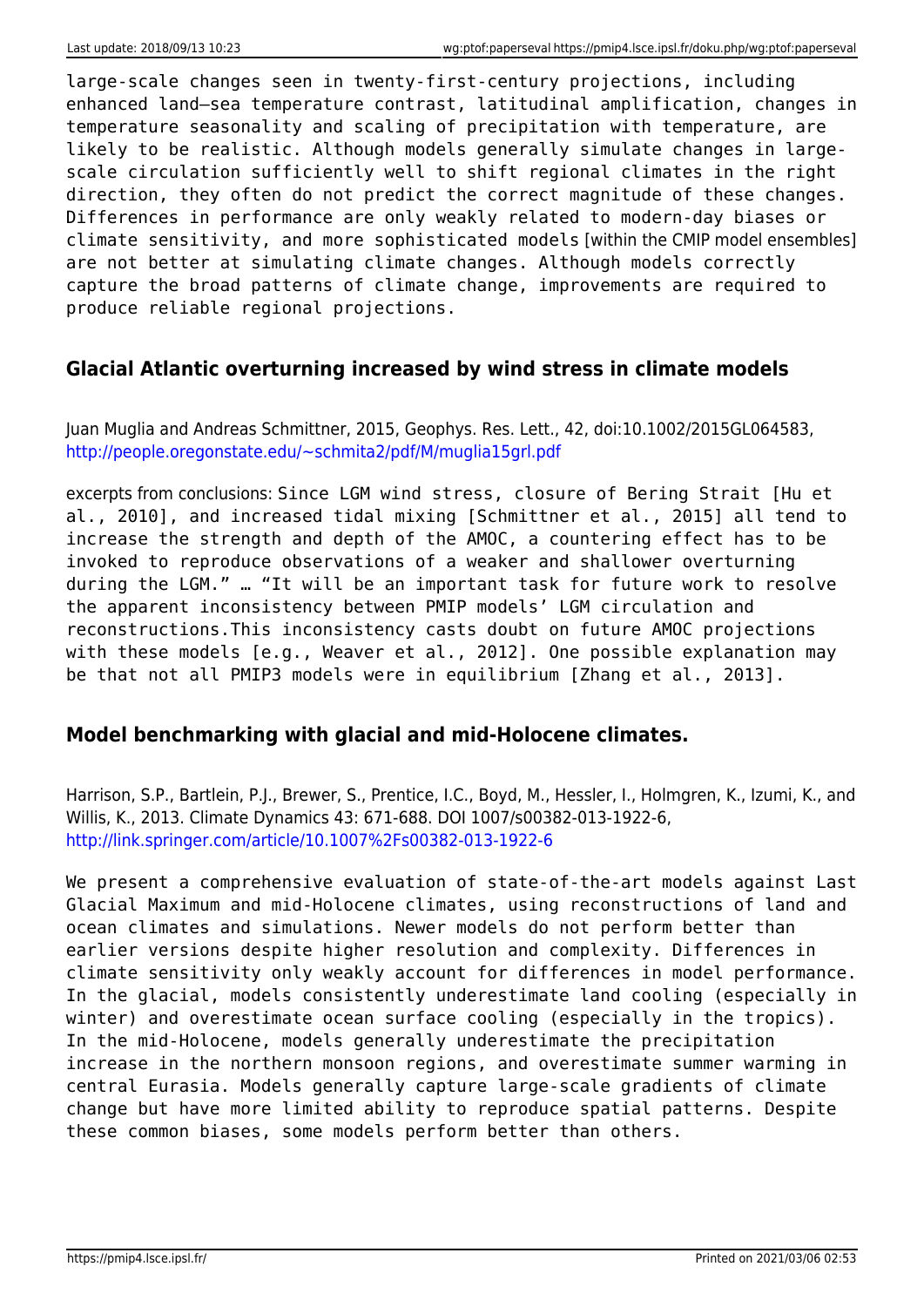#### **Introduction: Warm climates of the past—a lesson for the future?**

D. J. Lunt, H. Elderfield, R. Pancost, A. Ridgwell, G. L. Foster, A. Haywood, J. Kiehl, N. Sagoo, C. Shields, E. J. Stone, and P. Valdes, Phil. Trans. R. Soc. A. 2013 371 20130146; doi:10.1098/rsta.2013.0146 (published 16 September 2013) [open access](http://rsta.royalsocietypublishing.org/content/371/2001/20130146.full.pdf+html)

An introduction to a special issue related to the Discussion Meeting 'Warm climates of the past—a lesson for the future?' compiled and edited by Daniel J. Lunt, Harry Elderfield, Richard Pancost and Andy Ridgwell. It is focussed towards emphasising the potential usefulness of the warm climates of the past. Most of the papers seem (I can't read most of them, as only a few are open access and it seems that even mighty JAMSTEC does not subscribe to Phil Trans) focussed towards understanding the past, but there is also one on climate sensitivity by J. Hansen et al, [open access](http://rsta.royalsocietypublishing.org/content/371/2001/20120294.full.pdf+html)

## **Precipitation scaling with temperature in warm and cold climates: an analysis of CMIP5 simulations.**

Li, G., Harrison, S. P., Bartlein, P. J., Izumi, K., & Prentice, I. C. Geophysical Research Letters. doi:10.1002/grl.50730, [open access](http://onlinelibrary.wiley.com/doi/10.1002/grl.50730/full), 2013.

#### keywords: CMIP, PMIP, model ensemble, LGM

Abstract, "We investigate the scaling between precipitation and temperature changes in warm and cold climates using six models that have simulated the response to both increased CO2 and Last Glacial Maximum (LGM) boundary conditions. Globally, precipitation increases in warm and decreases in cold climates by between 1.5 to 3%/ ̊C. Precipitation sensitivity to temperature changes are lower over land than ocean and lower over tropical land compared to extratropical land, reflecting the constraint of water availability. The wet tropics get wetter in warm and drier in cold climates, but the changes in dry areas differ among models. Seasonal changes of tropical precipitation in a warmer world also reflect this "rich get richer" syndrome. Precipitation seasonality is decreased in the cold-climate state. The simulated changes in precipitation per degree temperature change are comparable to the observed changes in both the historical period and the LGM."

## **Statistical framework for evaluation of climate model simulations by use of climate proxy data from the last millennium**

**Part 1: Theory**, Sundberg, R., A. Moberg and A. Hind, Clim. Past, 8, 1339-1353, [open access](http://www.clim-past.net/8/1355/2012/cp-8-1355-2012.html), doi:10.5194/cp-8-1339-2012, 2012.

**Part 2: A pseudo-proxy study addressing the amplitude of solar forcing** A. Hind, A. Moberg, and R. Sundberg, Clim. Past, 8, 1355–1365, [open access](http://www.clim-past.net/8/1355/2012/, doi:10.5194/cp-8-1355-2012, 2012)

keywords : last millennium, test statistics, evaluation, detection / attribution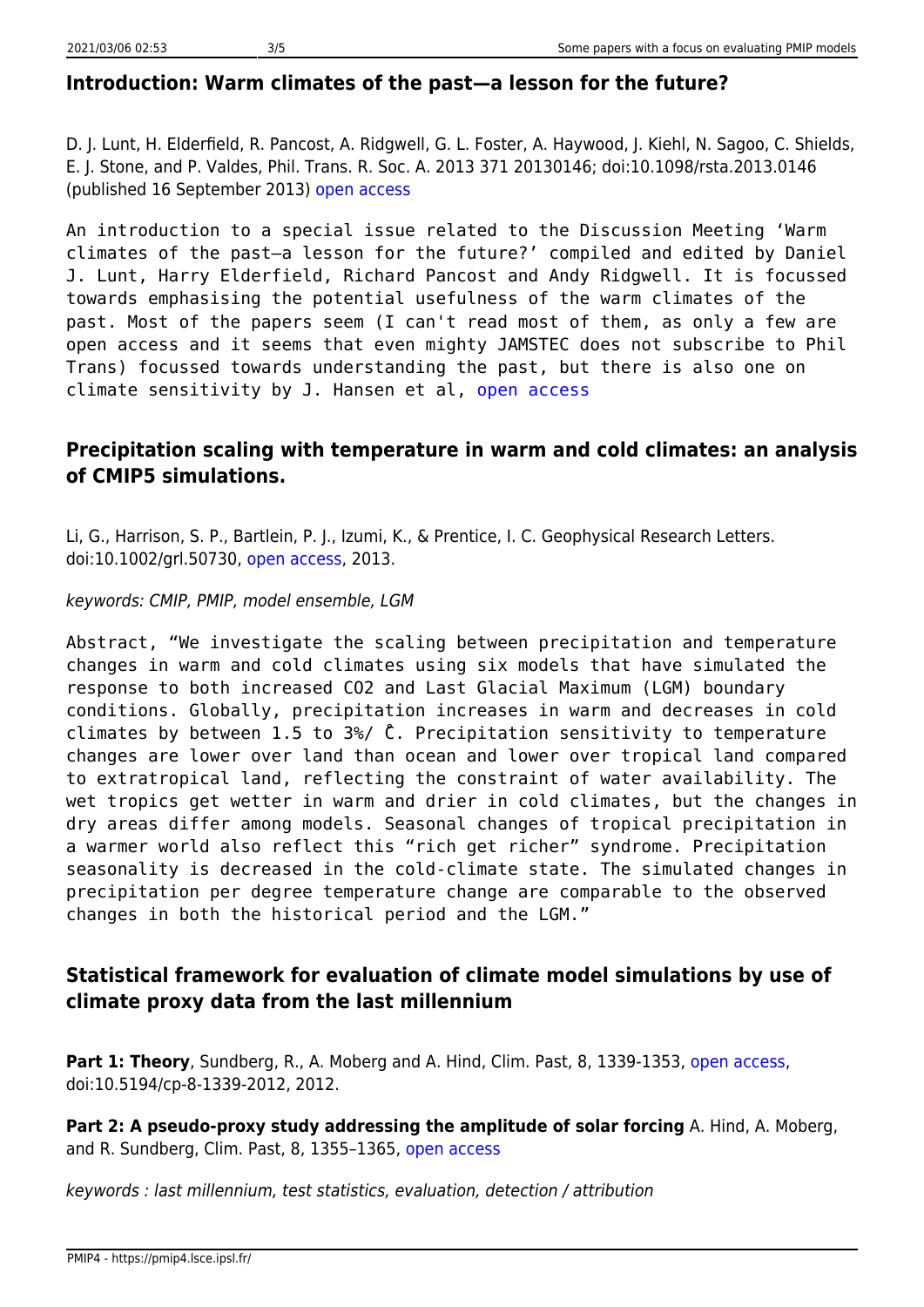Pseudo-proxy experiment to distinguish between high and low solar forcings from model output run over the Last Millennium

### **Evaluation of climate models using palaeoclimatic data**

Pascale Braconnot, Sandy P. Harrison, Masa Kageyama, Patrick J. Bartlein, Valerie Masson-Delmotte, Ayako Abe-Ouchi, Bette Otto-Bliesner & Yan Zhao, Nature Climate Change 2, 417–424, [paywall](http://www.nature.com/nclimate/journal/v2/n6/full/nclimate1456.html), doi:10.1038/nclimate1456, 2012

#### keywords: review/prospective, PMIP, evaluation

Review paper focused on PMIP efforts, displaying relationships between (a) land temperature change and ocean temperature change and (b) global and regional changes and elaborating on how carefullyevaluation ofmodelling of past climates may provide insights / constraints on future climate change.

## **Skill and reliability of climate model ensembles at the Last Glacial Maximum and mid-Holocene**

J. C. Hargreaves, J. D. Annan1, R. Ohgaito, A. Paul, and A. Abe-Ouchi, Clim. Past, 9, 811–823, [open](http://www.clim-past.net/9/811/2013/) [access](http://www.clim-past.net/9/811/2013/) doi:10.5194/cp-9-811-20132013. and **Are paleoclimate model ensembles consistent with the MARGO data synthesis?** J. C. Hargreaves, A. Paul, R. Ohgaito, A. Abe-Ouchi, and J. D. Annan Clim. Past, 7, 917–933, [open access](http://www.clim-past.net/7/917/2011/) doi:10.5194/cp-7-917-2011, 2011

#### keywords: PMIP, LGM, evaluation, temperature (SAT over land, SST for ocean)

Show that PMIP2 and available PMIP3 models are reliable and have skill for air and surface ocean temperatures on broad scales, for the LGM. On the other hand, the MIROC single model ensemble is under-dispersive (a result common for single model ensembles - see Yokohata et al 2010). Additionally the models have no skill and are not reliable for the mid-Holocene interval.

## **Assessment of the use of current climate patterns to evaluate regional enhanced greenhouse response patterns of climate models**

Penny Whetton, Ian Macadam, Janice Bathols, and Julian O'Grady GRL, VOL. 34, L14701, [paywall,](http://onlinelibrary.wiley.com/doi/10.1029/2007GL030025/abstract) doi:10.1029/2007GL030025, 2007

#### keywords: evaluation, CMIP3, regional climate

One of several papers from around 2007-2009, looking for "metrics". The idea was that if a relationship may be found in the multi-model ensemble between a measurable quantity in the present and a feature of the climate in the future projections, then this may in principle be use to constrain the ensemble. In this study the globe was split into the land-based "Giorgi regions". The metric is a measure of model similarity. Combining temperature, precipitation and sea level pressure seems to provide the best correlations for future performance both regionally and globally.